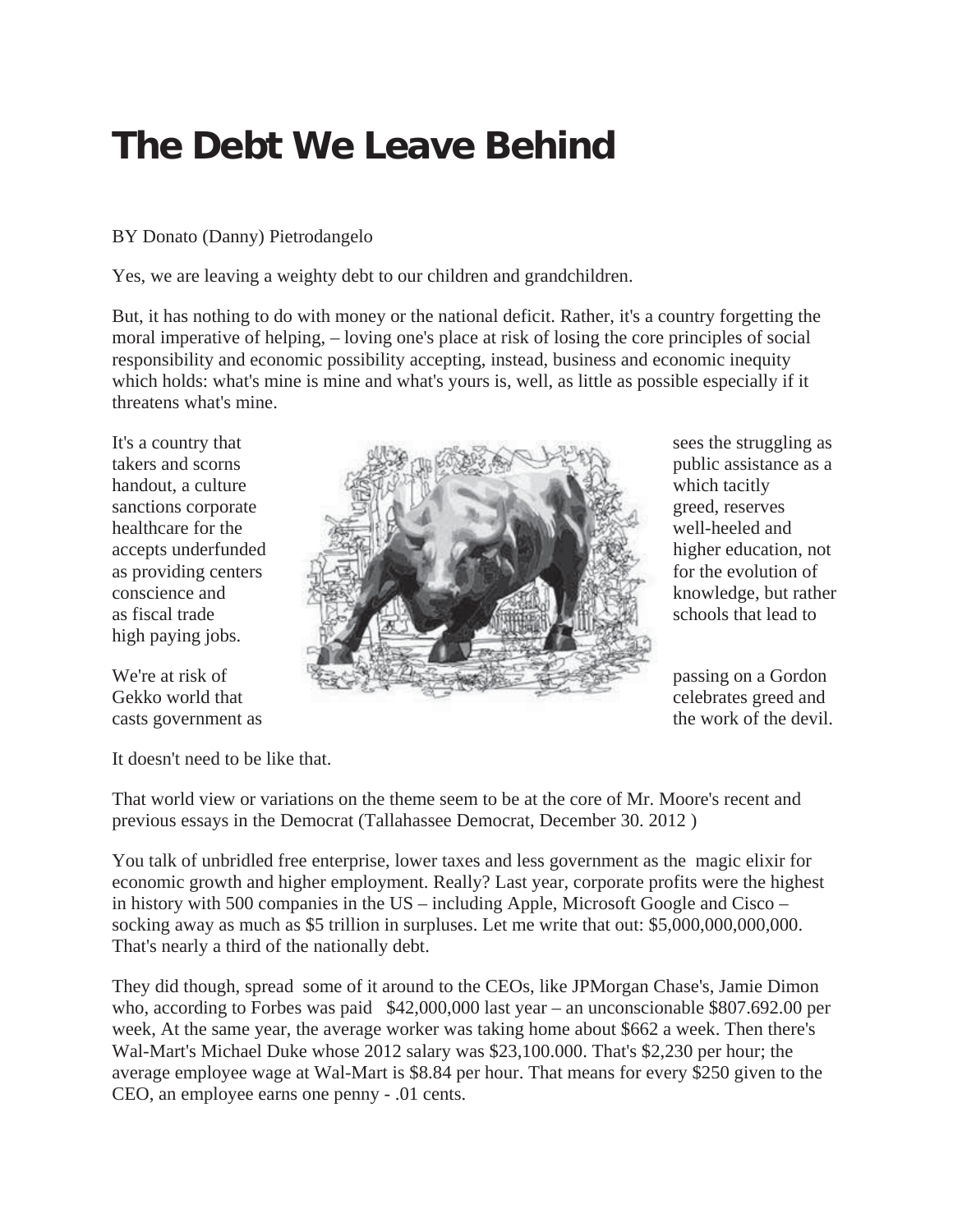So please, tell me this: instead of squirreling it away, why haven't these corporations taped into their trillion dollar nest egg and put it to work in our country? Why haven't they used it to retool and retrain workers and bring off-shore jobs -- and off-shore bank accounts -- back home? Why hasn't it been used for higher wages and better health insurance plans?

The short answer would be greed; the earlier mentioned what's mine is mine....

So why should we believe that lower taxes on the wealthy and unbridled corporate profits will have us singing happy days are here again?

As to excessive government regulation, I won't toss around the

common clichés like fresh water and bridges and roads and safe foods and oil spills and Katrina and Sandy. But let's use an example of something simple, some of which are just down the road from here: wetlands. These seas of grass, mangrove and marsh, like the Everglades, are vital to the state's ecosystem and economy, a few examples being water quality, tourism and commercial and recreational fishing.

If not for the foresight of Florida lawmakers in the 1970s and 80s and all those pesky regulations they put in place,

the St. Marks's lighthouse would be surrounded by Taco Bells and timeshares, and the Everglades, by now would be a fully toxic bog of pesticides and insecticides – where there weren't casinos and condos – one that even the pythons wouldn't want.

And, blaming Presidents Carter and Clinton for the mortgage debacle is way off the rails. As the risk of oversimplification, yes, regulations opened up access to mortgages, but no one made the banks write bad loans -- except their own Gekko-greedy bankers.

It seems Thomas Jefferson was peering into the future when he wrote, "I believe that banking institutions are more dangerous to our liberties than standing armies…."

Finally, your contention, no your snicking about voter expectations for success given over success earned. As a struggling small businessman – and voter -- I find that statement demeaning and offensive.

Please, take a look around you Mr. Moore: Empty storefronts, bare parking lots, and buildings with the lights off and for sale signs out front, foreclosure notices on front doors.

What were these owners and tenants given?

You've had the good fortune and skill to operate successful businesses. Not so for many of the rest of us. Hard work, high skills, great ideas are no longer synonymous with earning success. In this economy the only thing that's been readily given are hard times and more debt.

So let's agree to disagree, you, with your Adam Smith viewpoint, and me holding as true the words of a wartime president.